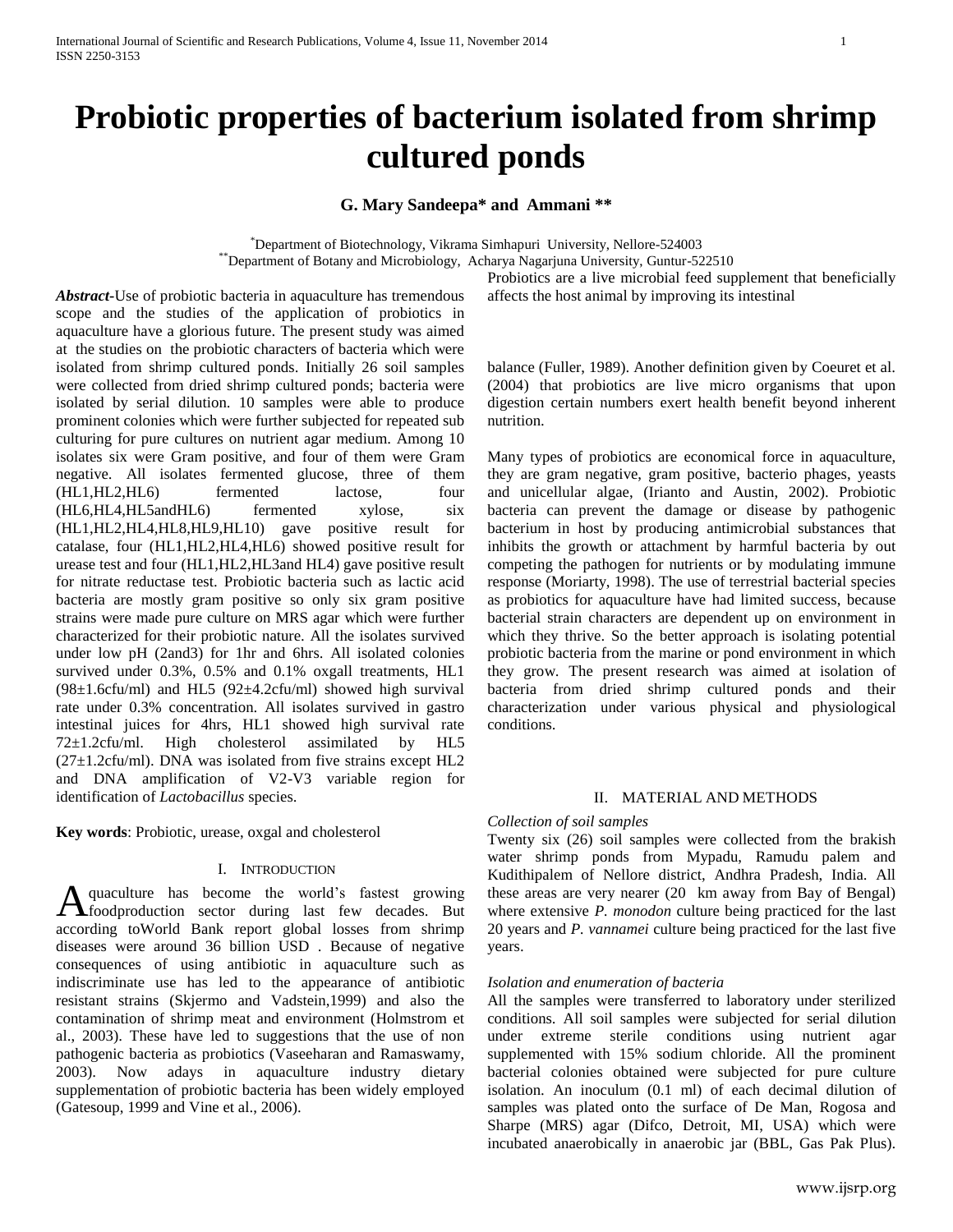The samples were cultivated under sterile condition in MRS agar plates and they were incubated at  $37^{\circ}$ Cfor 48hrs. Each isolates were cultured in MRS agar again and preserved in refrigerator in order to conserve them.

#### *Identification of the bacterial isolates*

Representatives of bacterial colony types from MRS agar were isolated and identified using conventional morphological and biochemical tests according to Bergey's manual of determinative bacteriology (Holt et al., 1994).

#### *Biochemical characterization*

The bacteria isolated were biochemically characterized by grams staining, carbohydrate fermentation, catalase production, nitrate reduction and urea production.

#### *Probiotic properties of Isolates*

For determination of probiotic properties all the isolates were subjected for the analysis to look for the probiotic characters such as resistance to low pH, tolerance against bile salt tolerance to gastro intestinal juices and cholesterol assimilation

# *Acid tolerance*

Acid tolerance was determined according to the method described by Hyrominus et al. (2000). Cells of *Lactobacillus sps* strains were grown in MRS broth at 37°C overnight, and sub cultured in fresh MRS (3%, v/v) broth adjusted to pH 2.0 and 3.0 with hydrochloric acid (3.0 mol/L). Survival rate was calculated as the percentage of the cfu/ml after incubation at 37°C for 60 and 180 min compared to the cfu/ml at time 0 min.

#### *Bile tolerance (Oxgall treatment)*

Bile tolerance test was conducted using a modified method of Gilliland et al. (1984). Overnight cultures of *Lactobacillus* strains were inoculated (3%, v/v) into MRS broth and MRS broth containing 0.3, 0.5 and 1.0% (w/v) oxgall. Survival rate was calculated as the percentage of the cfu/ml after incubation at 37°C for 240 min compared to the cfu/ml at time 0 min.

#### *Tolerance to simulated human gastrointestinal tract*

*In vitro* determination of viability under conditions similar to those prevailing in the GIT was performed according to the method of Charteris et al. (1997). Briefly, simulated gastric and pancreatic juices were prepared by suspending pepsin (3 mg/ml; Sigma) and pancreatin USP (1 mg/ml; Sigma) in sterile sodium chloride solution (0.5%, w/v), and adjusting the pH to 3.0 and 8.0 with hydrochloric acid (3.0 mol/L) and NaOH (1 mol/L) , respectively. Portions (0.2 ml) of washed cell suspensions of the isolated bacterial strains in phosphate buffered saline (PBS, pH 7.0) were inoculated in 1.0 ml of simulated gastric or pancreatic juice and 0.3 ml NaCl (0.5%, w/v), mixed and incubated at 37°C. Total viable counts (cfu/ml) were evaluated after incubation for 180 min in cultures tested for gastric transit tolerance, and for 240 min in cultures tested for small intestinal transit tolerance.

### *Assay of cholesterol assimilation*

Freshly prepared sterile MRS broth was supplemented with 0.3% (w/v) oxgall and 0.2% (w/v) sodium thioglycolate. Water– soluble cholesterol (polyoxyethanyl-cholesterylsebacate, Sigma) (Pereira and Gibson, 2002a) was filter sterilized and added to the broth at a final concentration of 100 μg/ml. Bacterial strains isolated from probiotic samples were inoculated (3%, v/v) into 5 ml of the Ch-MRS-Thio broth, and incubated anaerobically at 37°C for 20 h. Uninoculated sterile broth was used as the control. After incubation, cells were removed by centrifugation (10000 g, 4°C, and 10 min) and the remaining cholesterol concentration in the broth was determined using a modified  $\sigma$ -phthaladehyde method of Ruddel and Morris (1973).

# *Isolation of lactic acid bacteria from selected probiotic samples and DNA extraction*

Out of the 6 samples five samples were subjected for molecular characterization leaving HL2, as it was a poor performer in tolerance tests performed for probiotic characterization. The 5 selected probiotic samples (HL1, HL3, HL4, HL5, HL6) selectedwere made in sterile physiological saline, plated onto MRSagar (Biolab Diagnostics, Midrand, South Africa) supplemented with natamycin, and incubated at 30 °C for 24–48 h. Colonies were harvested from plates representing  $10<sup>3</sup> CFU/ml$ and suspended in10 ml of sterile physiological saline. DNA was isolated from 2 ml of cell suspension Dellaglio et al., 1973.

# *DNA amplification for lactobacillus identification*

The V2–V3 variable region (approx. 200 base pairs) of the 16S rRNA gene in lactic acid bacteria was amplified by using primers 534 (5' ATTACCGCGGCTGCTGG 3') and 341FGC (5'GCAGGCCCGCCGCGCGCGGCGGGCGGGGCGGGGGC ACGGGGGGCCTACGGGAGGCA 3'). The PCR reaction was performed in 50 µL of PCR mixture containing 0.5 mM of primers, 200 mM dNTP (Takara Bio Inc., Shiga, Japan), 0.5 U Taq DNA polymerase (Takara Bio Inc., Shiga, Japan), 1´PCR buffer (TakaraBio Inc., Shiga, Japan) and 10 µL of DNA. The following conditions were used: initial denaturation at 94 °C for 4 min, followed by 35 cycles of denaturation at 94 °C for 30 s, annealing at 56  $\degree$ C for 30 s and elongation at 72  $\degree$ C for 8 min. PCR reactions were performed in a Master Cycler TM Thermal Cycler (Eppendroff, Germany). Amplicons were analyzed on 2% (by mass per volume) agarose gels with ethidium bromide and 0.5TB buffer. DNA fragments were visualized under UV light. The two positive samples for 16s rRNA gene were used in the entire study for the health management and water quality maintenance during the hatchery practices and in farming.

# III. RESULTS

Among the 26 samples serially diluted only 10 samples were able to produce prominent colonies which were further subjected for repeated sub culturing for the isolation of pure colonies. A total of 10 pure colonies obtained further streaked on MRS agar slants for further studies.

#### *Biochemical characterization*

All isolates were subjected to gram staining the gram reaction of isolates were observed under light microscope HL1, HL2, HL3, HL4, HL5 and HL6 were shown to be gram positive and the remaining isolates were gram negative. All isolates produced gas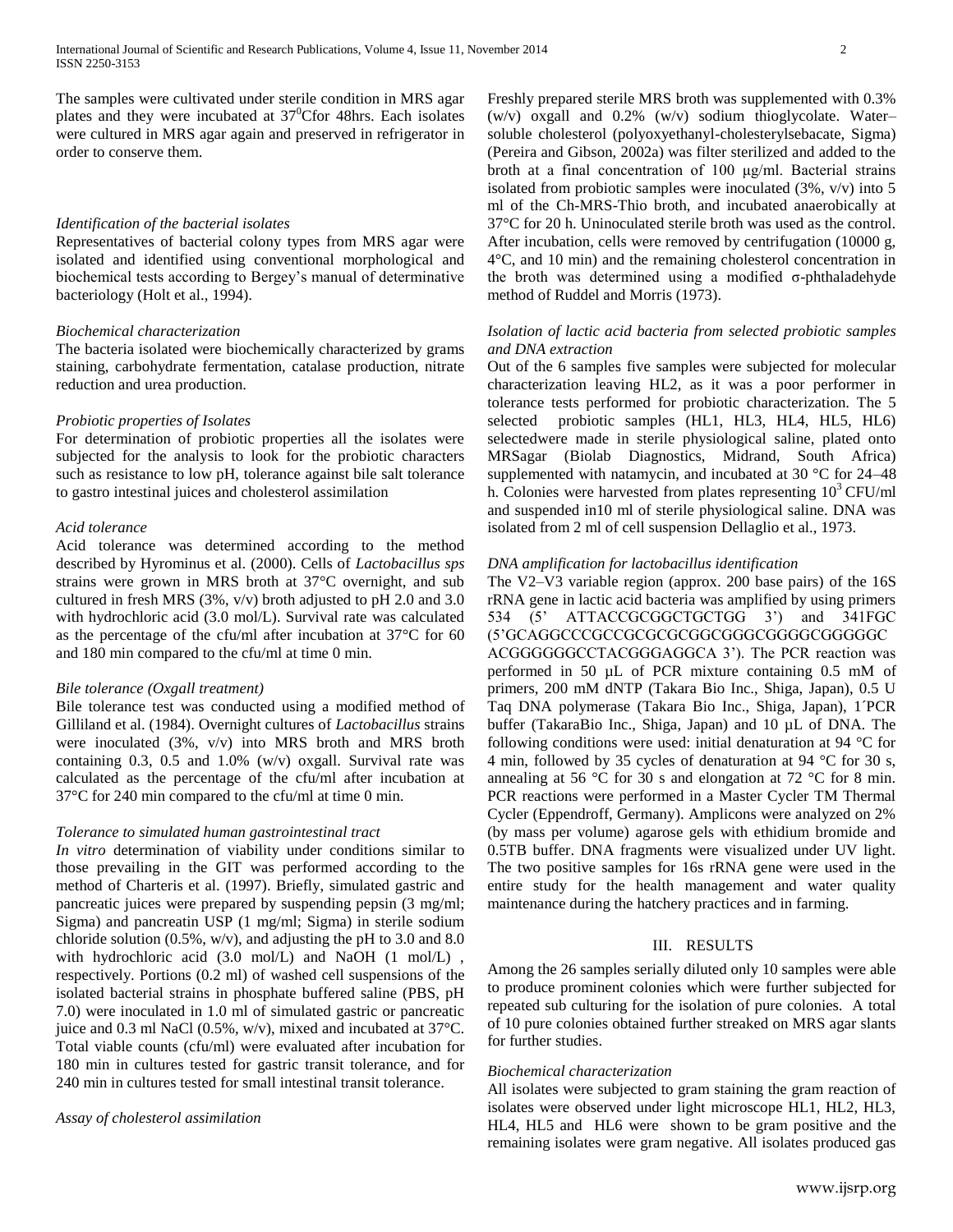from glucose. HL1, HL2, HL 6 fermented the lactose. HL1, HL 4, HL5, HL6 fermented the xylose. HL1, HL2, HL4, HL8, HL9, HL10 gave positive result for catalase test.HL1, HL2, HL4, HL6 showed positive result in urease test and in nitrate reductase test HL1, HL2, HL3, HL4 gave positive result. The positive and negative results for these biochemical characterizations were given in the **Table-1**

### *Acid tolerance test*

All the isolates were subjected for acid tolerance test under different incubation periods. The results (Table-2) have shown that all the isolates tolerated low pH of 2 and 3 for 1hr and 6hrs. All the isolates were resistant to low pH, the survival rates of isolates at pH2 and pH 3 for 1hr and six hrs were given in. HL 2 showed highest survival rate at both pH2 and pH3 that is 91±1.2cfu/ml and 90±2.2cfu/ml, HL 4 showed least survival rate 64±3.7cfu/ml and 54±3.5cfu/ml.

#### *Tolerance against Bile*

The strains were further screened for their ability to tolerate the bile salt. Under 0.3% concentration HL1 and HL5 showed highest survival rate 98±1.6cfu/ml and 92±4.2cfu/ml respectively, and at 0.5% concentration also HL1 and HL5 showed highest survival rate 94±1.7cfu/ml and 90±3.2cfu/ml respectively. Under 0.1% concentration HL1, HL4 and HL5 showed highest survival rate 93±1.4cfu/ml, 87±2.2cfu/ml and 84+/-1cfu/ml . All the isolates were able to grow in 0.3%, 0.5% and 0.1% for 4hrs (240 min) (Table-3).

#### *Survival rate in gastric and intestinal juices*

All isolates were survived in gastric and intestinal juices at both pH3 and pH8 for 4hrs. And all isolates were efficiently survived at pH 8 than pH3. The results were shown in Table-4. Among the six isolates at pH 3, HL 1 has high survival rate  $72 \pm$ 4.2cfu/ml and the least  $52 \pm 2.1$ cfu/ml shown by HL 6. At pH 8 HL 1 has highest survival rate  $92 \pm 2.7$ cfu/ml followed by HL 3 that is  $91 \pm 1.9$  cfu/ml and the least was recorded by HL 5 that is  $69 \pm 3.7$ cfu/ml.

# *Cholesterol assimilation*

All six isolated strains were tested for cholesterol assimilation. These results were showed in Table-5. The highest assimilation activity  $27.0 \pm 1.2 \mu$ g/ml was recorded in HL 5, followed by HL 3  $(22\pm 1.7\mu g/ml)$ , and HL 1 (20  $\pm 1.6\mu g/ml$ ). The least  $13 \pm 1\mu g/ml$ was recorded in HL 2.

# *Molecular identification of lactobacillus species*

After biochemical characterization, *Lactobacillus* bacteria were subjected for the molecular identification of the 16s rRNA gene using the specified primers and conditions mentioned in the materials and methods section. Bacterial DNA samples isolated were found to have the V2-V3 sequence of *lactobacillus* which is of approximately 200 bp fragment (Fig.1). All the screened samples were shown to be amplified for V2-V3 region.

# IV. Discussion

Resistance to low pH is one of the major selection criteria for probiotic strains (Cakir, 2003), because in the stomach the high concentration of bile components in small intestine of host can

influence the probiotic strains selection (Hyronimus et al., 2000). In the present study all the six isolates were resistant to low pH for 1hr and 6hrs time duration. Jatindra et al., 2010 selected 55 acid tolerant strains of LAB in PBS buffer  $P<sup>H</sup>$ -2.5 for 3hrs. Succi et al. (2005) also reported the *Lactobacillus rhamnous* strain survival at pH-3.0 after 2hrs period. The results of present study also are in agreement with the above reports.

Resistance against bile salt and survival in gastric juices at pH 3 and pH 8 is next important criteria for colonization and metabolic activity (Strompfova and Laukova, 2007). The mean bile salt concentration of human or animal gastrointestinal tract is about 0.3% so it is considered as high enough and critical to screen for resistant bacterial strain (G.R.Goldin et al., 1992). According to Maragkoudakis et al. (2005) all isolated strains tolerated 0.3% bile salts concentration in 4hrs. The results of present study showed that all six isolates were resistant to low pH also showed high survival rate at 0.3% concentration as well as at 0.5% and 0.1% bile concentration for 4hrs. Among all isolates HL1 and HL5 showed high survival rate at all concentration. These two strains also showed high survival rate at pH 8 in the simulated gastric and intestinal juice. *Lactobacillus* strain MG2-1 showed highest tolerance at pH 8 for longer time among all isolates to the artificial gastrointestinal juice and bile salts (M.Bilige et al., 2009).

A good probiotic bacterium should have cholesterol reduction efficiency. M.Bilige et al. (2009) isolated 30 *lactobacillus* strains, MG2-1 have high cholesterol removal rate (51.74±0.04%). According to Nagpal et al. (2012) probiotic have many health biological properties, one of them was anti cholesterol assimilation because elevated levels of certain blood lipids are a greater risk for cardiovascular disease. Lavanya et al. (2011) found two isolates16, 43 and *L.brevis* has ability to reduce the cholesterol level up to 80% in 24hrs. Another report showed lactic acid bacteria can reduce the serum cholesterol level up to 50% in the presence of bile salt in 48 hrs (Gulsandi et al., 2003). In the present study the highest assimilatory activity was  $23\pm1.2\mu$ g/ml which was recorded in HL 5. This is because ability of organism to reduce cholesterol level was due to assimilation of cholesterol with in bacterial cell and increased excretion of bile salts due to deconjuction by the bile salt hydrolase (Salminen et al., 2002).

All the selected samples for amplification were able to produce amplificons of 200 base pairs except HL6 which was failed in V2-V3 region amplification. Similar results were obtained by *L. plantarum L. fermentum, L. sakei by* Svetoslav et al. (2009) during the evaluation of *Enterococcus mundtii* ST4V (a potential probiotic and bacteriocin-producing strain), during its survival in commercial boza.

#### V.CONCLUSION

From the results obtained it can be concluded that among the 10 samples only six samples HL1, HL2, HL3, HL4, HL5 and HL6 are suitable bacteria in order to be used as probiotic bacteria terms of resistance to physical factors, their potential to grow in bile salts, gastric and intestinal juices and the ability to assimilate cholesterol**.** When tested for V2-V3 variable region of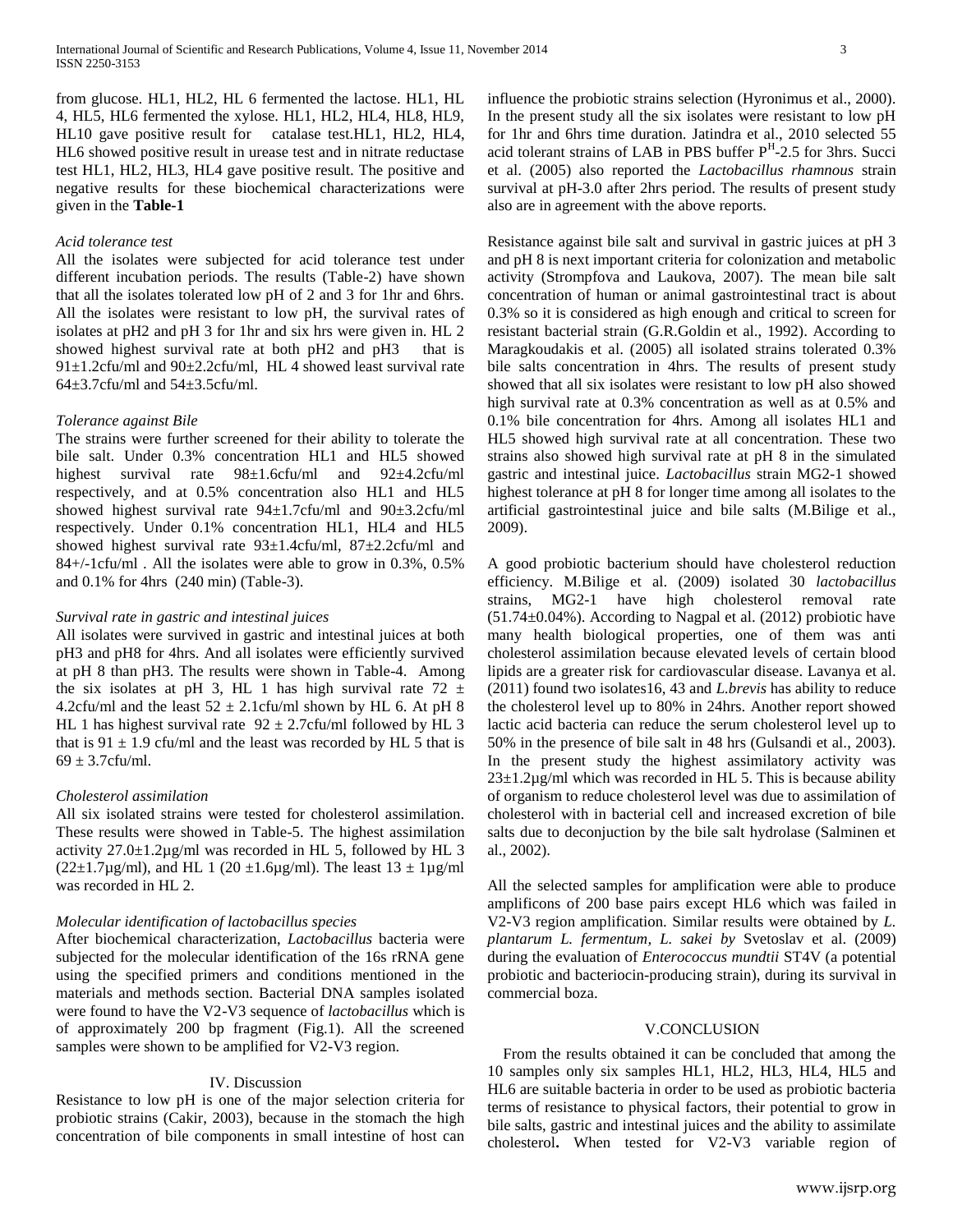*lactobacillus* HL6 failed to amplify the specified 200 base pairs amplicon. Hence from the results it can be concluded that HL5 can be considered as best probiotic as it was found to have high tolerance capacity and high cholesterol assimilation.

#### ACKNOWLEDGMENT

Authors are grateful to the Head, Department of Biotechnology, Acharya Nagarjuna University, Guntur for providing facilities to carry out this work.

#### **REFERENCES**

- [1] I.Çakır, " Determination of some probiotic properties on *Lactobacilli* and *Bifidobacteria*". *Ankara University Thesis of Ph.D.*2003.
- [2] W.P. Charteris, "Selective detection, enumeration and identification of potentially probiotic *Lactobacillus* and *Bifidobacterium* species in mixed bacterial populations",*Inter. J Food Microbiol.,*vol35,W. P., Kelly, P. M., Morelli, L., and Collins J.K,1997,pp. 1-27.
- [3] V.Coeuret,"Numbers and strain of *Lactobacilli*in some probiotic products".*Inter.l J Food Microbiol.,* vol 97:M.Guwguen, J.P. Vernoux ,2004, pp.147–156.
- [4] F. Dellaglio," Deoxyribonucleic acid homology and base composition in some thermophylic lactobacilli", *J. Gen. Microbiol.,*Vol*74 ,*V. Bottazzi, L.D. Trovatelli*,*,1973,pp. 289–297
- [5] R. Fuller,"Probiotics in man and animals", *J Appl Bacteriol.,* vol 66, 1989, pp.365–378.
- [6] F.J.Gatesoupe, "The use of probiotics in aquaculture", *review*. *Aquacult..,* vol 180, 1999,pp. 147–165.
- [7] S.E.Gilliland,"Importance of bile tolerence of *Lactobacillus acidophilus*  used as a dietary adjunct", *J Dairy Sci.,*vol67, T. E. Stanley, L. J. Bush,1984, pp. 3045-3051.
- [8] G.R. Goldin,"Survival of *Lactobacillus* species (Strain GG) in human gastrointestinal tract", *Dig Dis Sci.,*vol37(1),S.L. Gorbach, M. Saxelin, S. Barakat, L. Gualtieri and S. Salminen,1992, pp. 121-128.
- [9] M.Guslandi, "A pilot trial of *Saccharomyces boulardii* in ulcerative colitis", *Eur. J Gastroenterol. Hepatol.*, vol 15,P. Giollo, P.A. Testoni,2003, pp. 697-698.
- [10] K.Holmstrom, "Antibiotic use in shrimp farming and implications for environmental impacts and human health",*Inter. J Food Sci. Technol.*, vol 38,S. Graslund, A. Wahstrom, 2003, pp.255-266.
- [11] J. G. Holt, *Bergey's manual of determinative bacteriology*. 9th. William and Wikkins, N.R.Krieg, P.H.A.Sneath, J.T. Staley ,S.T. Williams, 1994 pp. 559–564.
- [12] B. Hyronimus, "Acid and bile tolerance of spore-forming lactic acid bacteria",*Inter. J FoodMicrobiol.*, vol. 61, C. Le Marrec, A. Hadi Sassi, A. Deschamps,2000pp. 193-197.
- [13] A.Irianto, "Probiotics in Aquaculture",*J Fish Disea.,* vol. 25, B.Austin, 2002, pp. 633-642.
- [14] N.Jatindra, "Isolation and Probiotic Characterization of Arsenic-Resistant Lactic Acid Bacteria for Uptaking Arsenic",*World Academy of Science, Engineering and Technology* 71 B.Bhakta, Kouhei Ohnishi, Yukihiro Munekage and Kozo Iwasak, 2010.
- [15] B.Lavanya, "Screening and Characterization of Lactic Acid Bacteria from Fermented Milk",*British J of Dairy Sci.,* 2(1).S. Sowmiya, S. Balaji and B. Muthuvelan, 2011, pp. 5-10.
- [16] P.A.Maragkoudakis, "Probiotic potential of *Lactobacillus* strains isolated from dairy products",*Inter. Dairy J.,*vol16. G. Zoumpopoulou, C. Miaris, G. Kalantzopoulos, B. Pot, E.Tsakalidou, 2005, pp.189-199.
- [17] Menghe Bilige, "Isolation and preliminary Probiotic selection of Lacto bacilli from koumiss in inner Mangolia", *JBasic micobial.,* Vol 59,WenjunLiu, Wurina, Liping, Tiansongsun, Jungowang, HaipingLi, Hepinghang, 2009, pp. 493-498.
- [18] D.J.W.Moriarty, "Control of luminous Vibrio species in penaeid aquaculture ponds", *Aquacult..*, vol. 16, 1998 no. 1-4, pp. 351-358
- [19] R.Nagpal,"Probiotics, their health benefits and applications for developing healthier foods", a review. *FEMS Microbiol Lett*.,vol 334,A.Kumar, M.Kumar, P.V. Behare, S. Jain, H.Yadav, 2012, PP. 1–15.
- [20] D.I.Pereira, "Cholesterol assimilation by lactic acid bacteria and *bifidobacteria* isolated from the human gut",*Appl. Environ. Microbiol.*, vol 68, G.R.Gibson, 2002, pp. 4689–4693.
- [21] L.L. Ruddel, " Determination of cholesterol using σ-phthaladehyde". *J Lipid. Res.,*vol 14, M.D.Morris, 1973, pp.364-366.
- [22] M.K. Salminen, "*Lactobacillus* bacteremia during a rapid increase in probiotic use of *Lactobacillusrhamnosus* GG in Finland",*Clin. Infect. Di*., vol 35, S. Tynkkynen, H. Rautelin, M. Saxelin, M. Vaara, P. Ruutu, S. Sarna, V. Valtonen and A. Jarvinen., 2002, pp. 1155
- [23] J. Skjermo, "Techniques for microbial control in the intensive rearing of marine larvae", .*Aquacult..,* Vol 177, O.Vadstein,1999,pp.333-343.
- [24] V.Strompfova, "*In vitro* study on bacteriocin production of Enterococci associated with chickens",*Anaerobe*, vol 13, A. Laukova , 2007, pp.228– 237.
- [25] Succi, "Bile salt and acid tolerance of *Lactobacillus rhamnosus* strains isolated from Parmigiano Reggiano cheese". *FEMSMicrobiol*., vol. 244, P. Tremonte, A. Reale, E. Sorrentino, L. Grazia, S. Pacifico, and R. Coppola, 2005, pp. 129-137.
- [26] D.Svetoslav, "Evaluatiion of potential probiotic properties of Enterococcus mundtii, its survival in Boza and insitu Bacteriocin productionFood technology", *Biotechnol*., vol 47D, Todorov, W. Johan. von Mollendroff, Erica Moelich Nina Muller, R. Corli Wittuhuhn and Leon M.T.Dicks (2), 2009, pp. 178-191.
- [27] B.Vaseeharan, "Control of pathogenic *Vibrio s*pp. by *Bacillus subtilis* BT23, a possible probiotic treatment for black tiger shrimp *Penaeus monodon"*, *Lett Appl Microbiol.,* vol 36, P.Ramasamy, 2003, pp. 83–87.
- [28] N.G. Vine,"Probiotics in marine larviculture",*FEMS Microbiology Reviews*. Vol 30, no 3, W.D. Leukes, H.Kaiser, 2006, pp.404-427

#### AUTHORS

First Author–G.Mary Sandeepa, Assistant Professor, Department of Biotechnology, Vikrama Simhapuri University, Nellore – 524001, Andhra Pradesh, INDIA. Email:

[deepa\\_btg@rediffmail.coms](mailto:deepa_btg@rediffmail.com)andeepa.g[@simhapuriuniv.ac.in](http://simhapuriuniv.ac.in/). Mobile: 91-9848867220

Second Author- Dr. K. Ammani, Assistant Professor,

Department of Microbiology & Botany, Acharya Nagarjuna University, Guntur, Andhra Pradesh, INDIA.

Email: [ammani1969@gmail.com.](mailto:ammani1969@gmail.com)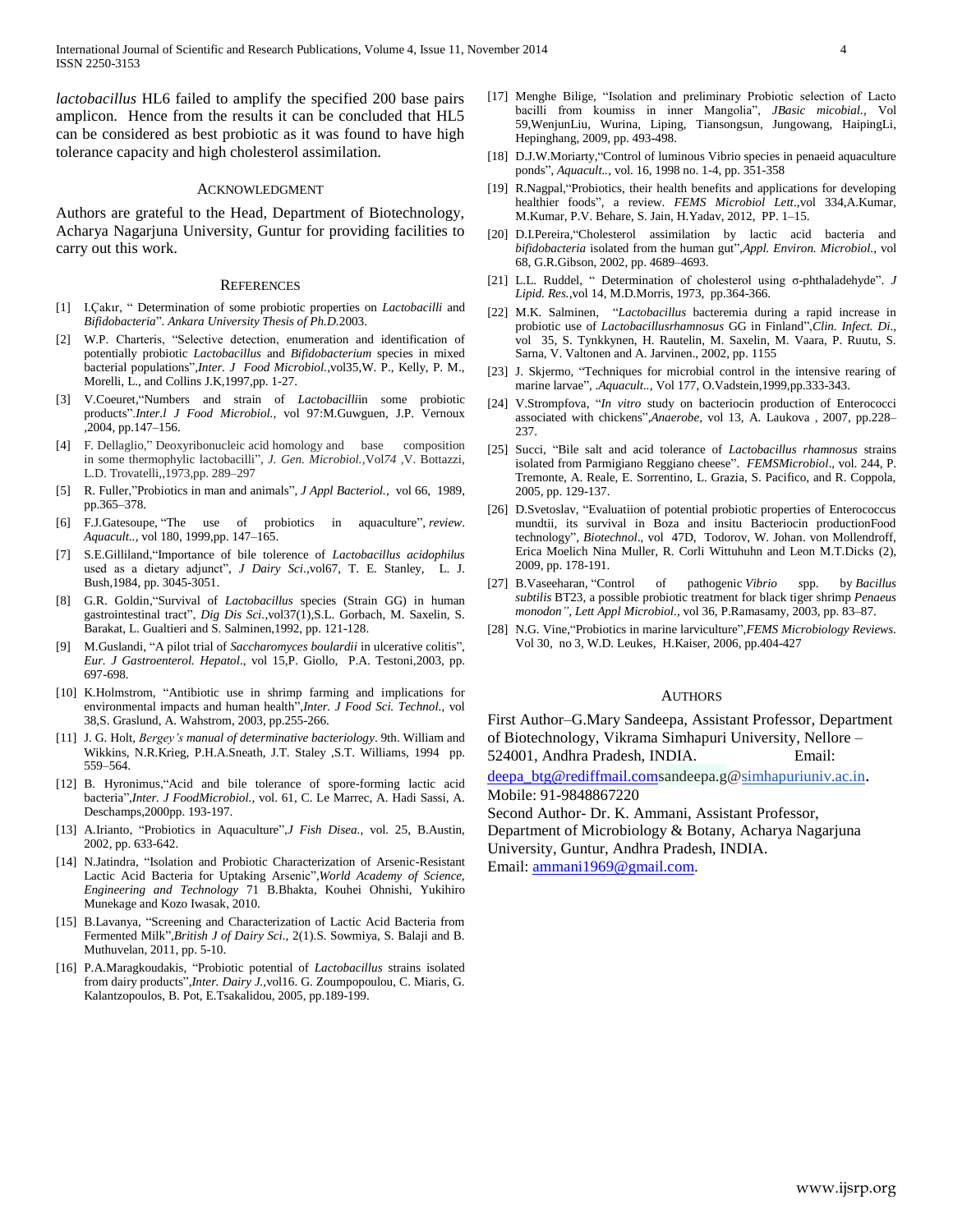| <b>Test</b>          | HL1  | HL2 | HL3 | HL4 |   | $HL5$   $HL6$   $HL7$    | HL8                      | HL <sub>9</sub> | <b>HL10</b> |
|----------------------|------|-----|-----|-----|---|--------------------------|--------------------------|-----------------|-------------|
| Grams staining       |      |     |     |     |   |                          | -                        |                 |             |
| Catalase             |      |     |     |     |   | $\overline{\phantom{0}}$ |                          |                 |             |
| Urease               |      |     |     |     |   |                          | $\overline{\phantom{0}}$ |                 |             |
| Nitrate reductase    | $^+$ |     |     |     | - | $\overline{\phantom{0}}$ | -                        |                 | -           |
| Glucose fermentatio  | $^+$ |     |     |     |   |                          |                          |                 |             |
| Lactose fermentation | $+$  |     |     | -   |   |                          | -                        |                 | -           |
| Xvlose               |      |     |     |     |   |                          |                          |                 |             |

Table 1: Characterization of bacteria

Table2: Survival rate of the *Lactobacillus* species under acidic conditions

| <b>Strain</b>   | Survival at pH 2 | Survival at pH 3 | Survival at pH 3 |
|-----------------|------------------|------------------|------------------|
|                 | (1hr)            | (1hr)            | (6hr)            |
| HL1             | $77 + (-3.2)$    | $75 + (-3.1)$    | $71 + (-2.1)$    |
| HL <sub>2</sub> | $91 + (-1.2)$    | $90+/-2.2$       | $88+/1.7$        |
| HL3             | $84 + (-3.2)$    | $81 + (-2.1)$    | $61+/-4.1$       |
| HL4             | $64+/-3.7$       | $54+/-3.5$       | $40+/-6.5$       |
| $HL$ 5          | $75 + (-3.2)$    | $70+/-2.2$       | $55+/-2.2$       |
| $HL$ 6          | $76 + (-3.2)$    | $72 + (-3.0)$    | $70+/-2.0$       |

Table3. Survival rate under different concentrations of oxgall treatment (Bile tolerance test)

| <b>Isolated Strain</b> | $0.3\% (240 \text{ min})$ | $0.5\% (240 \text{ min})$ | $1\% (240 \text{ min})$ |
|------------------------|---------------------------|---------------------------|-------------------------|
| HL 1                   | $98 + (-1.6)$             | $94 + (-1.7)$             | $93+/-1.4$              |
| HL <sub>2</sub>        | $86+/-2.7$                | $80+/2.9$                 | $76 + (-2.2)$           |
| HL3                    | $89+/-4.4$                | $88+/4.4$                 | $81 + (-2.7)$           |
| HI.4                   | $89+/-4.6$                | $87 + (-4.2)$             | $87 + (-2.2)$           |
| $HL$ 5                 | $92+/-4.2$                | $90+/-3.2$                | $84+/-1.0$              |
| $HL$ 6                 | $89+/3.9$                 | $82 + (-3.9)$             | $80+/3.9$               |

Table 4. Survival rate in gastric and intestinal juices

| <b>Isolated Strain</b> | Survival rate in gastric<br>juice $pH$ 3) $(240 \text{ min})$ | Survival rate in intestinal<br>juice $pH_8$ $(240 \text{ min})$ |
|------------------------|---------------------------------------------------------------|-----------------------------------------------------------------|
| HL1                    | $72+/-4.2$                                                    | $92+/-2.7$                                                      |
|                        |                                                               |                                                                 |
| HL <sub>2</sub>        | $53+/-3.1$                                                    | $73+/-2.1$                                                      |
| HL3                    | $71 + (-2.1)$                                                 | $91+/1.9$                                                       |
| $HL$ 4                 | $66+/-4.2$                                                    | $76+/-4.2$                                                      |
| $HL$ 5                 | $64+/-3.2$                                                    | $69+/-3.7$                                                      |
| $HL$ 6                 | $52+/-2.1$                                                    | $82+/-4.0$                                                      |

Table 5. Cholesterol assimilation

| <b>Isolated Strain</b> | Cholesterol assimilation $(\mu g/ml)$ |
|------------------------|---------------------------------------|
| HL 1                   | $20.0 + (-1.6)$                       |
| HI.2                   | $13.0+/-1.0$                          |
| HL $\overline{3}$      | $22.0 + (-1.7)$                       |
| HI $\Lambda$           | $20.0 + (-1.9)$                       |